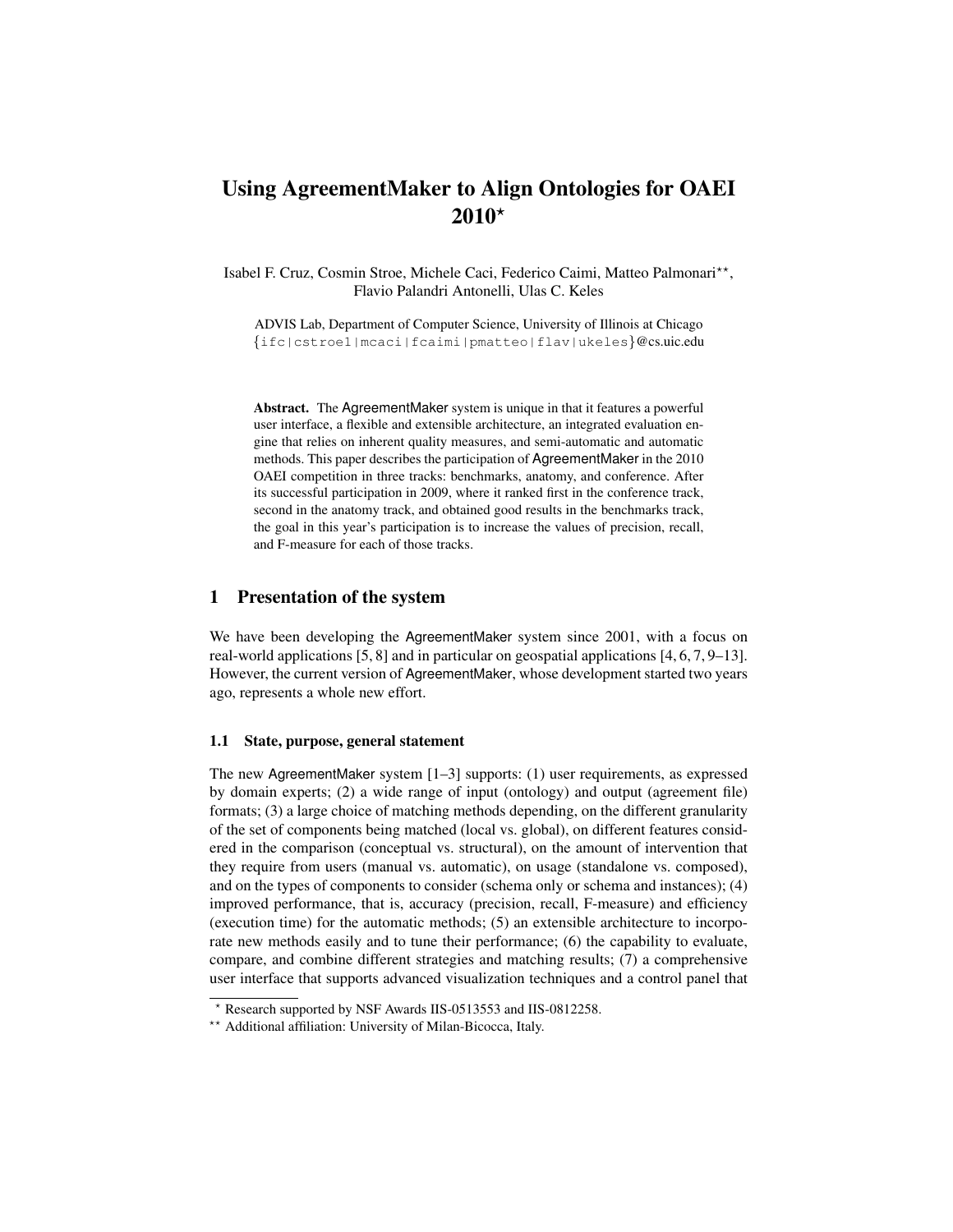drives all the matching methods and evaluation strategies; (8) a feedback loop that accepts suggestions and corrections by users and extrapolates new mappings.

In 2009 AgreementMaker was very successful in the OAEI competition. In particular, AgreementMaker ranked (a close) second among ten systems in the anatomy track. AgreementMaker also participated successfully in two other tracks: benchmarks and conference. In the former track, AgreementMaker was ranked first in terms of precision and seventh in terms of recall among thirteen systems and in the latter track AgreementMaker was ranked first with the highest F-measure (57% at a threshold of 75%) among seven competing systems.

## 1.2 Specific techniques used

AgreementMaker comprises several matching algorithms or *matchers* that can be used for matching (or aligning) the source and target ontologies. The matchers are not restricted to any particular domain. The architecture of AgreementMaker relies on a stack of matchers that belong to three different layers (see Figure 1). Specific configurations of the stack have been used for the benchmarks, anatomy, and conference tracks, as discussed in what follows. However, we describe first the different components in the stack: the matchers, the combination and evaluation modules, and the final alignment module.



Fig. 1. AgreementMaker OAEI 2010 matcher stack.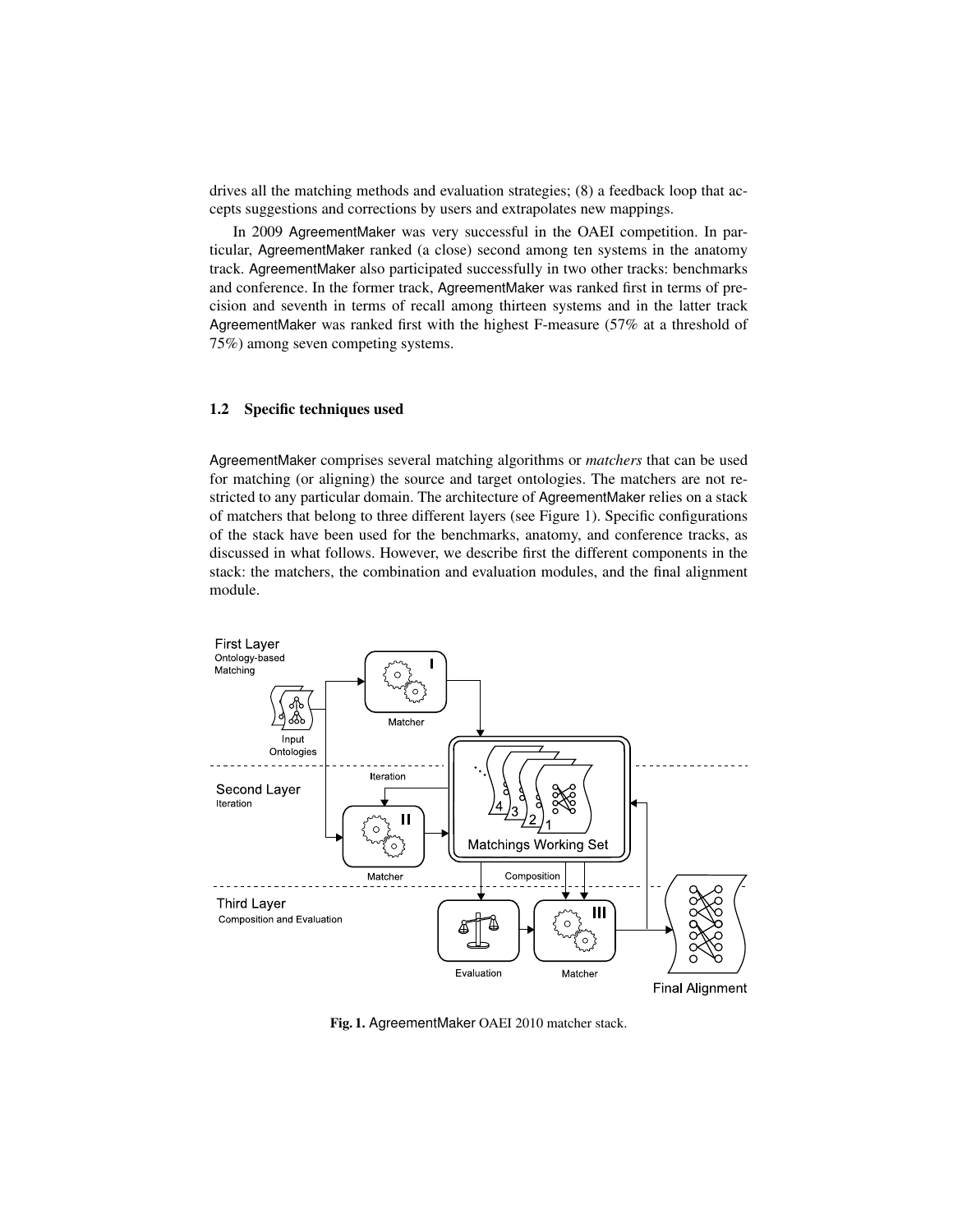Matchers can be concept-based (if they consider only one concept) or structural (if they consider a subgraph of the ontology). The concept-based matchers support the comparison of strings. They include: the Base Similarity Matcher (BSM) [7], the Parametric String-based Matcher (PSM) [2] and the Vector-based Multi-Word Matcher (VMM) [2]. BSM is a basic string matcher that computes the similarity between concepts by comparing all the strings associated with them. PSM is a more in-depth string matcher, which for the competition is set to use a substring measure and an edit distance measure. VMM compiles a *virtual document* for every concept of an ontology, transforms the resulting strings into TF-IDF vectors and then computes their similarity using the cosine similarity measure. These matchers have been extended in the AgreementMaker configuration used this year by plugging in a set of lexicons, which are used to expand the set of strings with synonyms. The extended matchers are therefore called  $BSM^{lex}$ ,  $PSM^{lex}$ , and  $VMM^{lex}$ . The Advanced Similarity Matcher (ASM) is a string-based matcher that computes mappings between source and target concepts (including their properties) by comparing their local names, and providing better similarity evaluation in particular when compound terms are used. ASM outperforms generic string-based similarity matchers because it is based on a deeper linguistic analysis.

Structural matchers include the Descendants' Similarity Inheritance (DSI) matcher [7]. This matcher is based on the idea that if two nodes are similar, then their descendants should be similar. The Group Finder Matcher (GFM) is another structural matcher that filters out the mappings provided by another matcher (the input matcher). It identifies groups of concepts and properties in the ontologies and assumes that two concepts (or properties) that belong to two groups that were not mapped by the input matcher will likely have different meanings and should not be mapped. The Iterative Instance Structural Matcher (IISM) takes into account instances. Classes that have mapped individuals can then be aligned. In addition, values of the properties are also considered. The structural part of IISM is quite complex and takes into account superclasses, subclasses, properties, subproperties, cardinalities, and the range and domain of properties.

The combination and evaluation modules are used together, as follows. The Linear Weighted Combination (LWC) [2] combines its inputs (e.g., from several string matchers), using a local confidence quality measure provided by the evaluation module, in order to automatically assign weights to each result computed by the input matchers. After this step, we have a single combined set of alignments that includes the best alignments from each of the input matchers. The final alignment module is given as input a mapping cardinality (e.g., 1:1) and a threshold and outputs the best set of alignments given those two inputs [2].

Benchmarks For the benchmarks track we used the following configuration:

 $\text{IISM}(\text{ LWC}(\text{ASM}, \text{PSM}^{lex}, \text{VMM}^{lex}, \text{BSM}^{lex})$  )

LWC is adopted to combine the results of four string-based matchers, namely ASM,  $PSM^{lex}$ ,  $PSM^{lex}$ , and  $BSM^{lex}$ ; the last three make use of two lexicons, namely Word-Net and a dictionary built from the ontologies; the similarity values computed at this step are then given as input to the IISM structural matcher.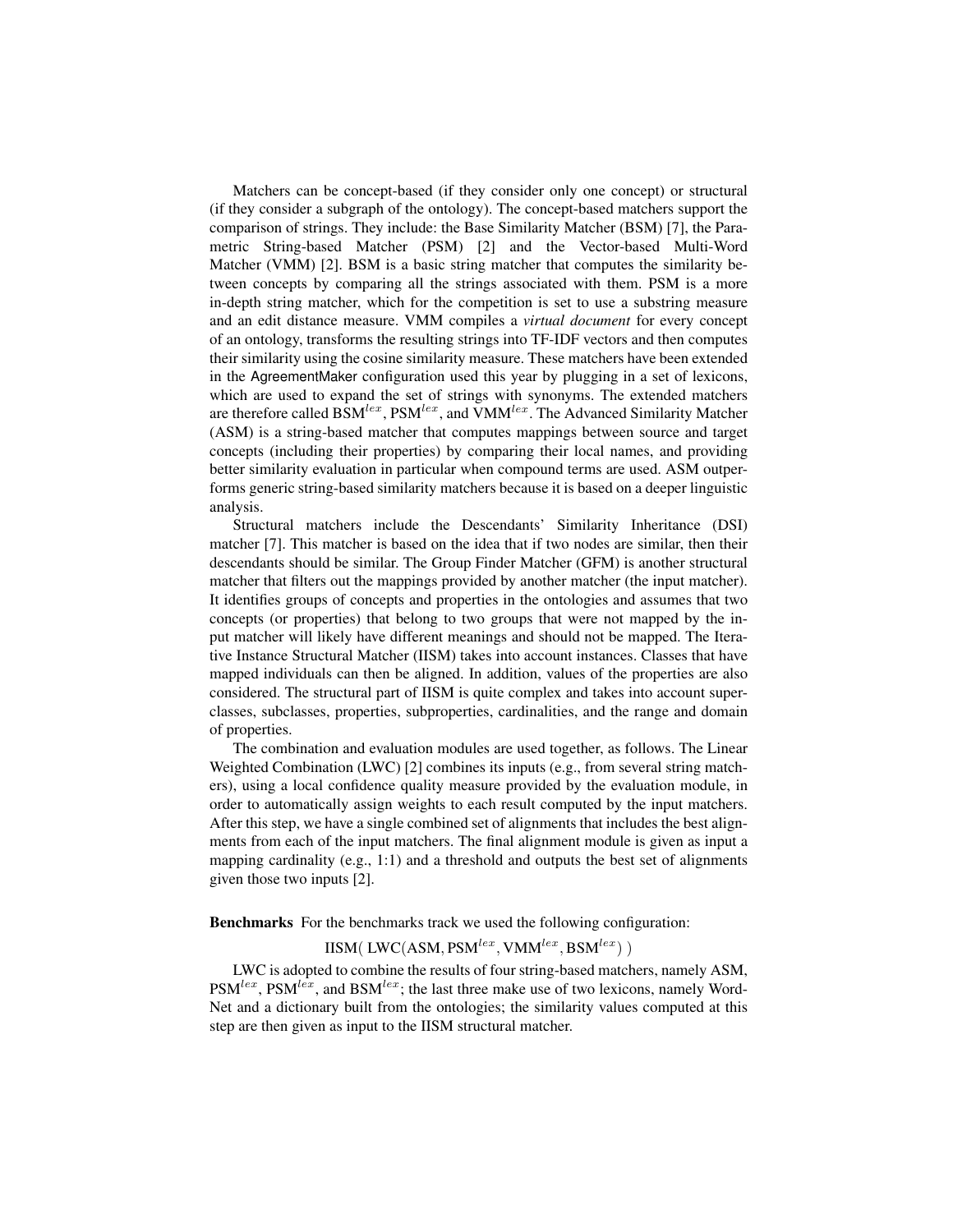Anatomy For the anatomy track we used the following configuration:

$$
\text{LWC}(\text{PSM}^{lex}, \text{VMM}^{lex}, \text{BSM}^{lex})
$$

LWC is adopted to combine the results of four string-based matchers, namely  $\mathrm{PSM}^{lex},$ VMM<sup>lex</sup>, and BSM<sup>lex</sup>; the last three make use of two lexicons, namely WordNet and a dictionary built from the ontologies.

Conference For the conference track we used the following configuration:

GFM( LWC(ASM, PSM) )

LWC is adopted to combine the results of two string-based matchers, namely ASM and PSM; the similarity values computed at this step are then given as input to the GFM structural matcher.

## 1.3 Link to the system and parameters file

The AgreementMaker system is available at http://agreementmaker.org/.

### 1.4 Link to the set of provided alignment (in align format)

The alignment results obtained by AgreementMaker in the OAEI 2010 are available at http://agreementmaker.org/oaei.

# 2 Results

In this section, we present the results obtained by AgreementMaker in the OAEI 2010 competition. It participated in three tracks: benchmarks, anatomy, and conference. Tests were carried out on a PC running Ubuntu Linux 10.04 with AMD Athlon<sup>TM</sup> II X4 635 processor running at 2.9 Ghz and 8 GB RAM.

### 2.1 Benchmarks

In this track, a source ontology is compared to 111 ontologies that describe the same domain. These ontologies can be divided into 3 categories: concept tests cases (1xx cases), systematic tests cases (2xx cases), and real ontology test cases (3xx cases). AgreementMaker employs the algorithm which we described in section 1.2 for aligning two ontologies.

The 2xx benchmarks test cases are subdivided into 3 groups: 1) 201 to 210, 2) 221 to 247 and 3) 248 to 266. The lexical information in the ontologies in group 1 have been altered to change their labels or identifiers. This alteration includes replacing the labels or identifiers with other names that follow a particular naming convention, a random name, a misspelled name or a foreign word. However, the structure of the ontologies is not modified. The test cases in the second group have ontologies that have flattened hierarchies, expanded hierarchies or no hierarchies at all. The test cases in the third group are the most challenging ones to align. This is because the labels have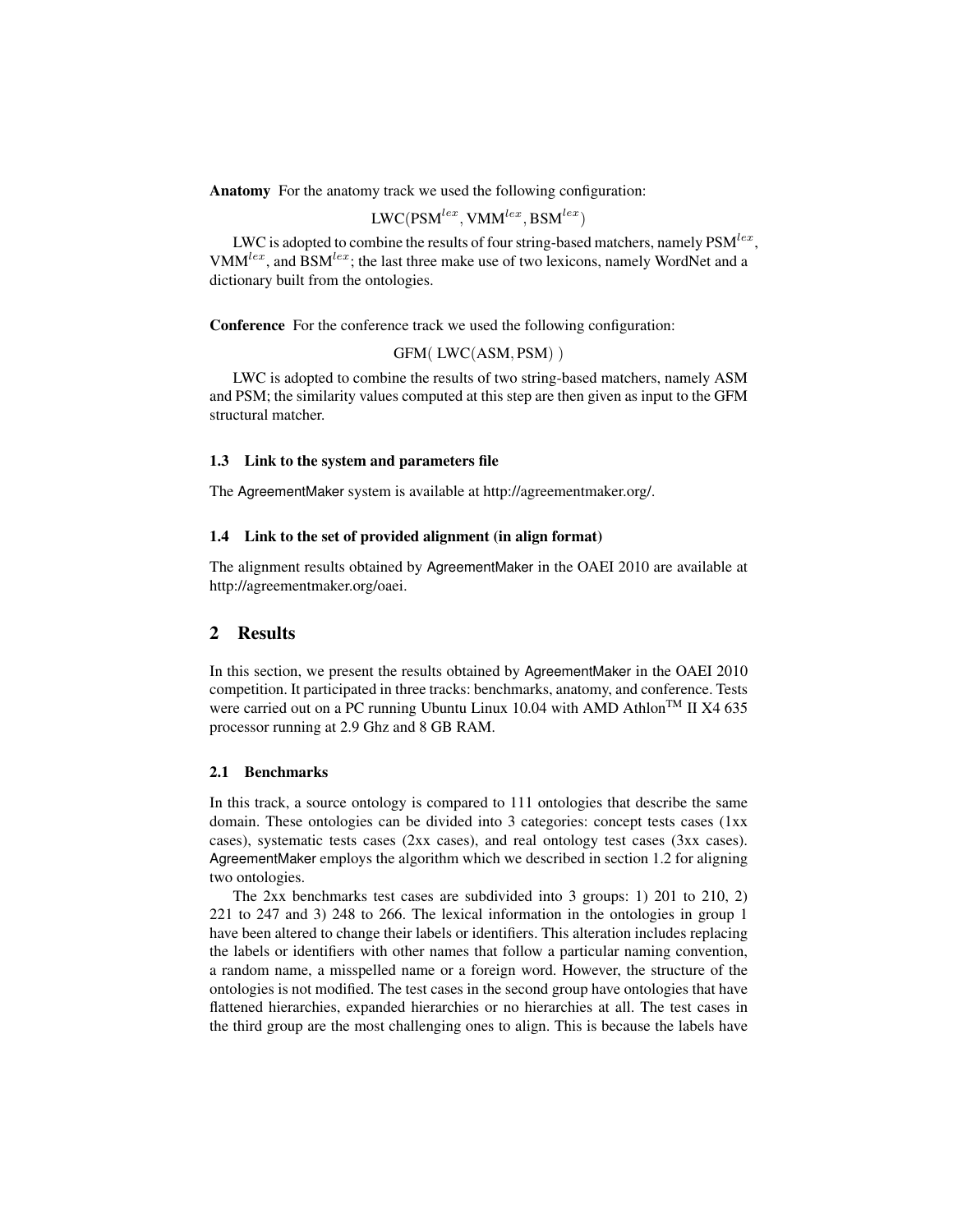been scrambled such that they comprise a permutation of letters of a particular length. In addition, the structure of the ontology has been flattened, expanded such that it has more depth or removed completely.

The results obtained by AgreementMaker in the benchmarks track are summarized in Table 1.

|                |      |       |       | 101-104 201-210 221-247 248-266 301-304 H-mean |       |       |
|----------------|------|-------|-------|------------------------------------------------|-------|-------|
| precision      | 0.98 | 10.97 | 10.95 | 10.96                                          | 10.88 | 10.95 |
| recall         | 1.00 | 10.90 | 0.99  | 10.74                                          | 10.53 | 10.79 |
| F-measure 0.99 |      | 10.94 | 10.97 | 10.82                                          | 10.61 | 0.84  |

Table 1. Results achieved by AgreementMaker in the benchmarks track of the OAEI 2010 competition.

#### 2.2 Anatomy

This track consists of two real world ontologies to be matched. The source ontology describes the Adult Mouse Anatomy (with 2744 classes) while the target ontology is the NCI Thesaurus describing the Human Anatomy (with 3304 classes). Matching these ontologies is also challenging in terms of efficiency because these ontologies are relatively large. The anatomy track consists of four subtracks: subtrack 1, which emphasizes Fmeasure, subtrack 2, which emphasizes precision, subtrack 3, which emphasizes recall, and subtrack 4, which tests the capability of extending a partial reference alignment.

The results obtained by AgreementMaker in the anatomy track are summarized in Table 2. We show the precision, recall, and F-measure for subtrack 1, 2 and 3; subtracks 1 and 3 are also evaluated by considering the recall+ measure, which measures how many non trivial correct correspondences, not detectable by string equivalence, can be found in an alignment. Evaluation of subtrack 4 is carried out by analyzing the changes in precision, recall and f-measure when subtrack 1 is compared with subtrack 4.

| Anatomy Track Subtrack 1 Subtrack 2 Subtrack 3 Subtrack 4 |      |      |      |         |
|-----------------------------------------------------------|------|------|------|---------|
| precision                                                 | 0.90 | 0.96 | 0.77 | $+0.03$ |
| recall                                                    | 0.85 | 0.75 | 0.87 | $-0.03$ |
| F-measure                                                 | 0.87 | 0.84 | 0.82 | $+0.00$ |
| $ recall+$                                                | 0.63 |      | 0.70 |         |

Table 2. Results achieved by AgreementMaker in the anatomy track of the OAEI 2010 competition.

#### 2.3 Conference

The conference track consists of 15 ontologies from the conference organization domain and each ontology must be matched against every other ontology. Since the AgreementMaker OAEI 2010 matcher stack considers only two ontologies at a time, we compute 120 alignment files, in total containing 2070 individual alignments. The results obtained are summarized in Table 3. Here we show how precision, recall, and F-measure vary depending on the threshold used for the selection of the mappings.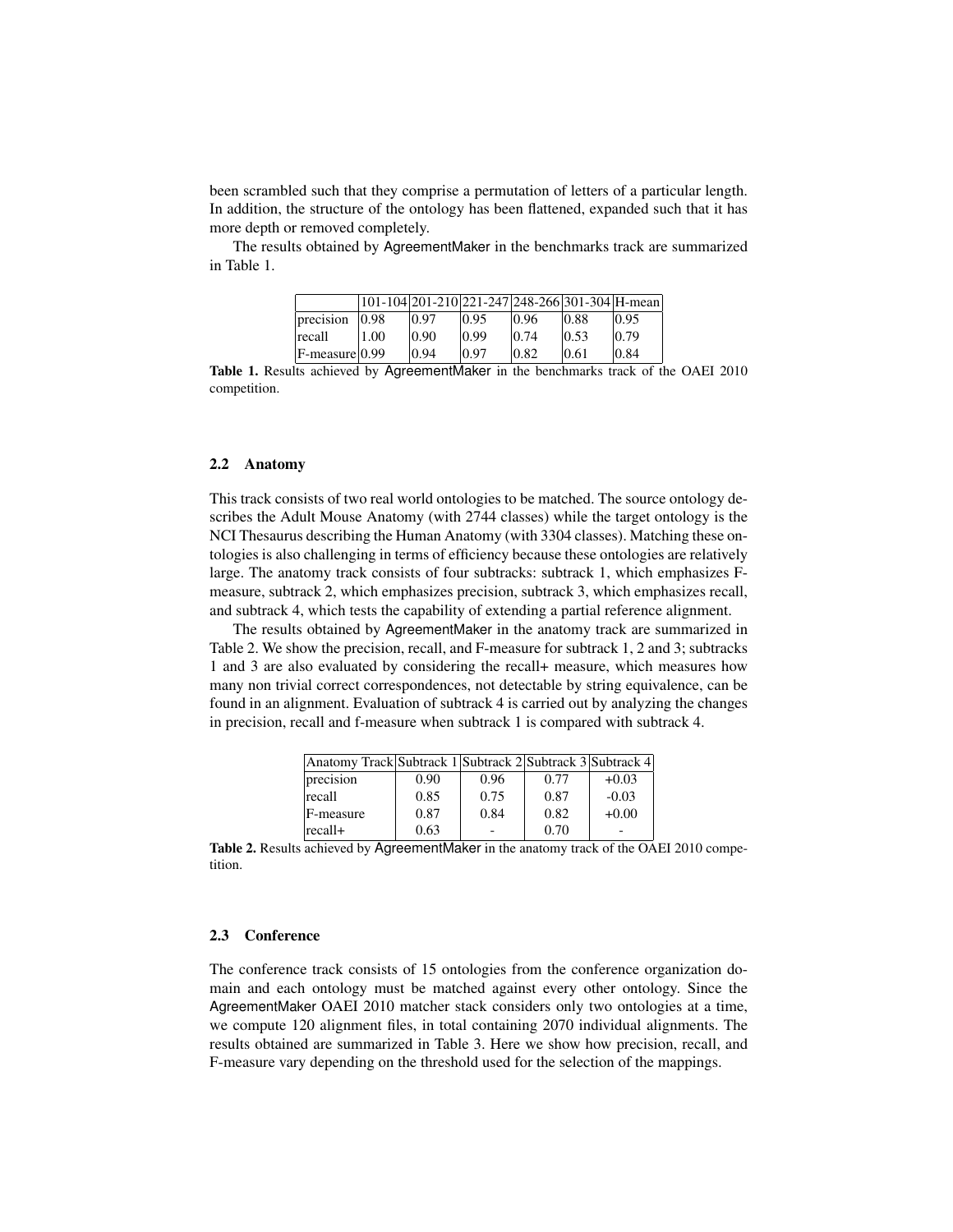| Threshold 0.60-0.64 0.65-0.69 0.70-0.74 0.75-0.79 0.80-0.84 0.85-0.89 0.90-0.94 0.95-1.00 |                |      |       |       |                |      |      |       |
|-------------------------------------------------------------------------------------------|----------------|------|-------|-------|----------------|------|------|-------|
| precision                                                                                 | $ 0.49\rangle$ | 0.53 | 0.61  | 10.70 | $ 0.72\rangle$ |      | 0.81 | 0.81  |
| recall                                                                                    | 0.64           | 0.60 | 0.54  | 10.52 | 0.47           | 0.47 | 0.46 | 0.46  |
| $F-measure$ 0.56                                                                          |                | 0.56 | 10.58 | 0.60  | 10.58          | 0.58 | 0.58 | 10.59 |
| $\cdots$ $\cdots$<br>$\sim$ $\sim$<br>$0.1$ DI 0.010                                      |                |      |       |       |                |      |      |       |

Table 3. Results achieved in the conference track of the OAEI 2010 competition.

#### 2.4 Comments on the results

Benchmarks In the OAEI 2009 competition, AgreementMaker was first in terms of the precision of discovered mappings. However, in terms of recall, AgreementMaker was outperformed by six other systems (thirteen systems competed). The new matchers used in the OAEI 2010 competition address specifically the issue of the alignment of concepts that are not lexically similar. The results of this effort increased the recall by 18% at a cost of 3% in precision in comparison with last year's results. An important contribution to this result comes from the IISM matcher, which exploits instances and structural properties of the ontologies and makes the alignment process less sensitive to lexical differences. A detailed comparison between the results achieved in the 2009 and 2010 competitions in terms of the obtained change in precision, recall, and F-measure for each group of test cases, and the overall H-mean is shown in Table 4.

|                                |      |      |      | 101-104 201-210 221-247 248-266 301-304 H-mean |                |                |
|--------------------------------|------|------|------|------------------------------------------------|----------------|----------------|
| precision 09                   | 0.86 | 0.73 | 0.76 | 0.47                                           | $ 0.83\rangle$ | 0.70           |
| precision 10                   | 0.98 | 0.97 | 0.95 | 0.96                                           | 0.88           | $ 0.95\rangle$ |
| recall 09                      | 0.86 | 0.73 | 0.76 | 0.47                                           | 0.86           | 0.70           |
| recall 10                      | 1.00 | 0.90 | 0.99 | 0.74                                           | 0.53           | 0.79           |
| $F$ -measure 09 $ 0.92\rangle$ |      | 0.71 | 0.86 | $ 0.45\rangle$                                 | $ 0.83\rangle$ | 0.70           |
| $F$ -measure $10 0.99$         |      | 0.94 | 0.97 | 0.82                                           | 0.61           | 0.84           |

Table 4. Comparison of the results achieved by AgreementMaker in the 2009 and 2010 OAEI benchmarks track.

Anatomy In comparison with the results achieved by AgreementMaker in the OAEI 2009 competition, the experimental results obtained this year show that the system significantly improved with respect to precision, recall, F-measure, and recall+. A major contribution to these results comes from the exploitation of lexical resources to improve string-based and vector-based matchers. A comparison between the results achieved in the two competitions in terms of precision, recall, F-measure and recall+ for subtracks 1, 2 and 3 is shown in Table 5 (except for recall+ that is not evaluated on subtrack 2). Remarkably, our algorithms for retrieving non trivial mappings significantly improved, as shown by the gain of 0.15 in recall+. Instead, we do not present the comparison with the results obtained in 2009 on subtrack 4, because this year we did not exploit any specific algorithm for propagating mappings available in the input alignment.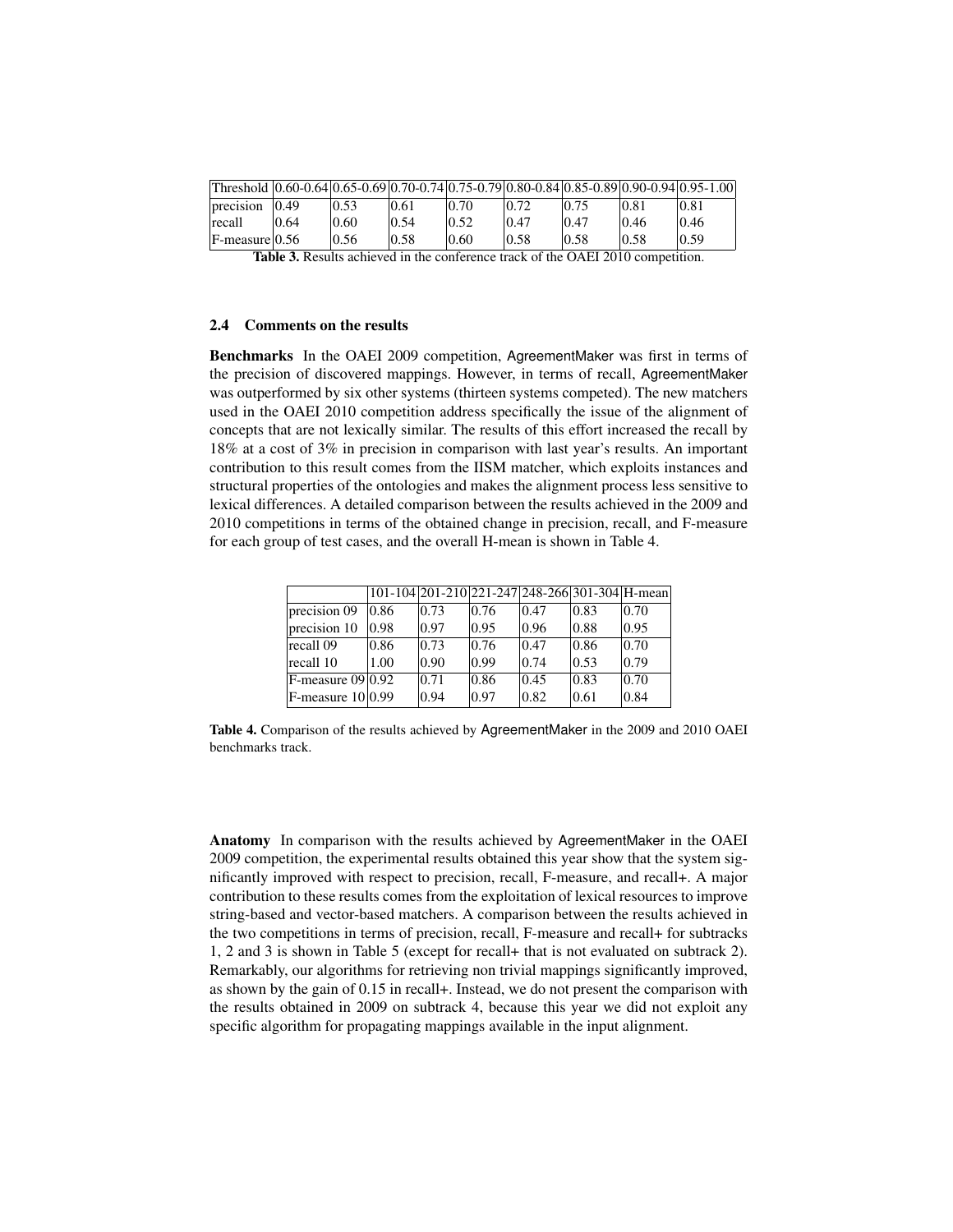| Anatomy Track Subtrack 1 Subtrack 2 Subtrack 3 |      |      |                   |
|------------------------------------------------|------|------|-------------------|
| precision 09                                   | 0.87 | 0.97 | 0.51              |
| precision 10                                   | 0.90 | 0.96 | 0.77              |
| recall 09                                      | 0.80 | 0.68 | 0.82              |
| recall 10                                      | 0.85 | 0.75 | 0.87              |
| F-measure 09                                   | 0.83 | 0.80 | 0.63              |
| F-measure 10                                   | 0.87 | 0.84 | 0.82              |
| recall+ 09                                     | 0.49 |      | $\overline{0.55}$ |
| $ recall+10$                                   | 0.63 |      | 0.70              |

Table 5. Comparison of the results achieved by AgreementMaker in the 2009 and 2010 OAEI anatomy track.

Conference In comparison with the results achieved in OAEI 2009, AgreementMaker significantly improved on precision, recall, and F-measure for thresholds above 0.75 as shown in the graph represented of Figure 2.4, providing more stable results. Remarkably, the new matchers used for the conference track, namely ASM and GFM, can be used on real-world ontologies, since they are based on generic lexical and structural features. Moreover, ASM can be easily adapted to different string-based similarity metrics, and can be extended by adopting a lexicon.



Fig. 2. F-measure comparison for the 2009 and 2010 OAEI conference track results.

# 3 Conclusions

In this paper we presented the results of the AgreementMaker system for aligning ontologies in the OAEI 2010 competition in the three tracks in which it participated: benchmarks, anatomy, and conference. It was our goal to improve on the results obtained by AgreementMaker in 2009. To meet this goal, we developed several new match